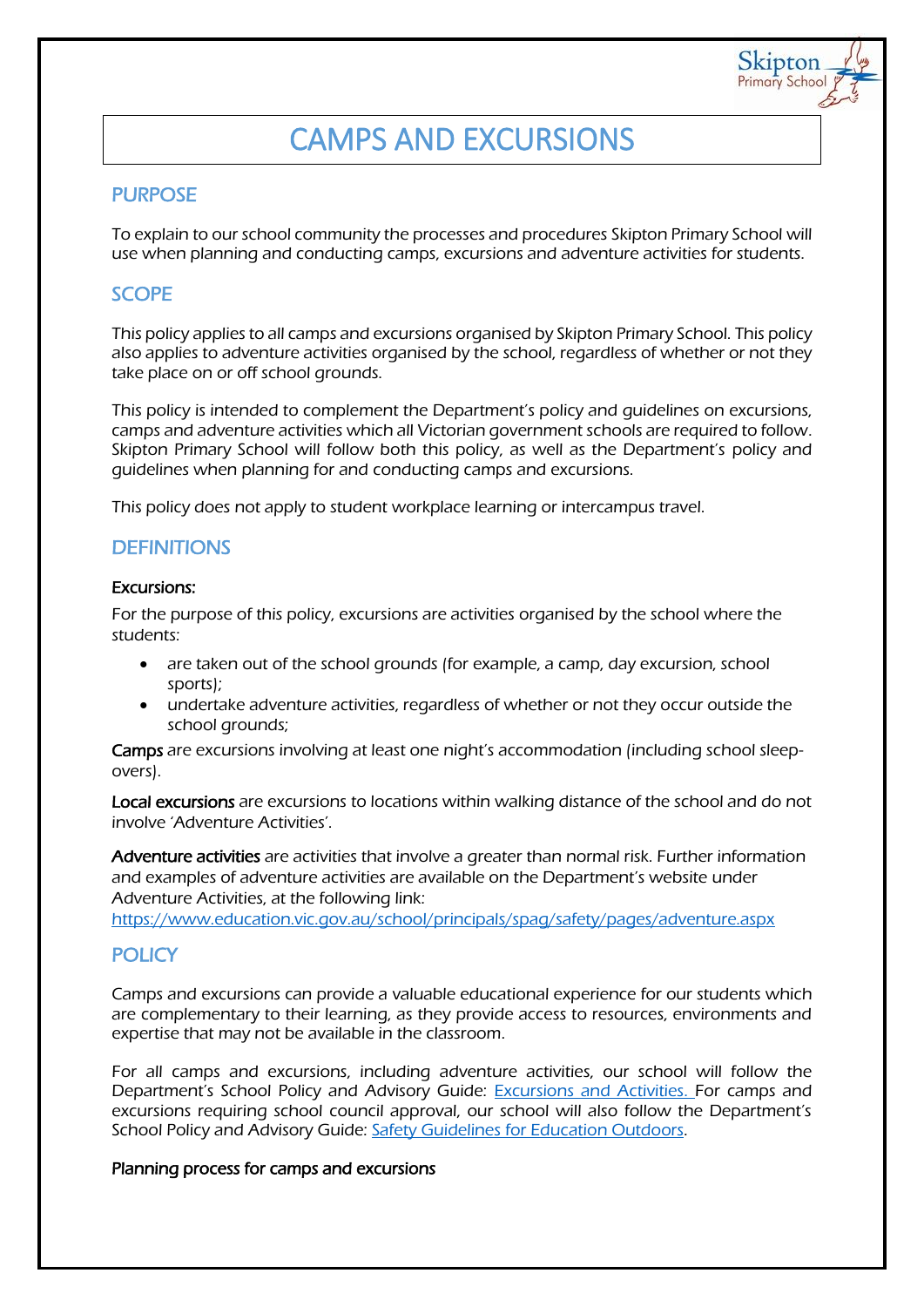

All camps and excursions will comply with Department planning requirements.

Part of this planning process includes conducting risk assessments, to ensure that reasonable steps are taken to minimise the risks associated with each proposed camp or excursion. Skipton Primary School's risk assessment will include consideration of arrangements for supervision of students and consideration of the risk of bushfire activity in the excursion location. In the event of a Code Red Day being announced, excursions or camp activities in effected locations will be cancelled or rescheduled. Planning will also cover arrangements for cancelling, recalling or altering the camp or excursion for any other reason.

Skipton Primary School is committed to ensuring students with additional needs are provided with an inclusive camps and excursions program and will work with families during the planning stage, as needed, to support all students' attendance and participation in camp and excursion activities.

In cases where a camp or excursion involves a particular class or year level group, the Organising Teacher will ensure that there is an alternative educational program available and appropriate supervision for those students not attending the camp or excursion.

#### Supervision

Skipton Primary School follows the Department's guidelines in relation to supervision of students during excursions and camps.

All excursion staff (including parent volunteers) will be familiar with supervision requirements and the specific procedures for dealing with emergencies on each camp and excursion.

All school staff will be aware that they retain overall responsibility for the supervision and care of students throughout all camps and excursions (including adventure activities), regardless of whether or not external providers are managing the activity.

#### Parent volunteers

Parents may be invited to assist with camps and excursions. School staff will notify parents/carers of any costs associated with attending. School staff are in charge of camps and excursions and parent/carer volunteers are expected to follow teachers' instructions. When deciding which parents/carers will attend, the Organising Teacher will take into account: any valuable skills the parents/carers have to offer (e.g. bus licence, first aid etc.) and the special needs of particular students.

#### Volunteer and external provider checks

Skipton Primary School requires all parent or carer camp or excursion volunteers and all external providers working directly with our students to have a current Working with Children Check card.

#### Parent/carer consent

For all camps and excursions, other than local excursions, Skipton Primary School will provide parents/carers with a specific consent form outlining the details of the proposed activity. Skipton Primary School uses Compass to inform parents about camps and excursions and to seek their consent and/or informs parents about school camps and excursions by placing a note in student bags and asking parents/carers to return the part of the note that asks for parents/carers signature confirming they consent to their child's participation. Parents/carers are encouraged to contact the school to discuss any questions or concerns that they or their child may have with a proposed camp or excursion.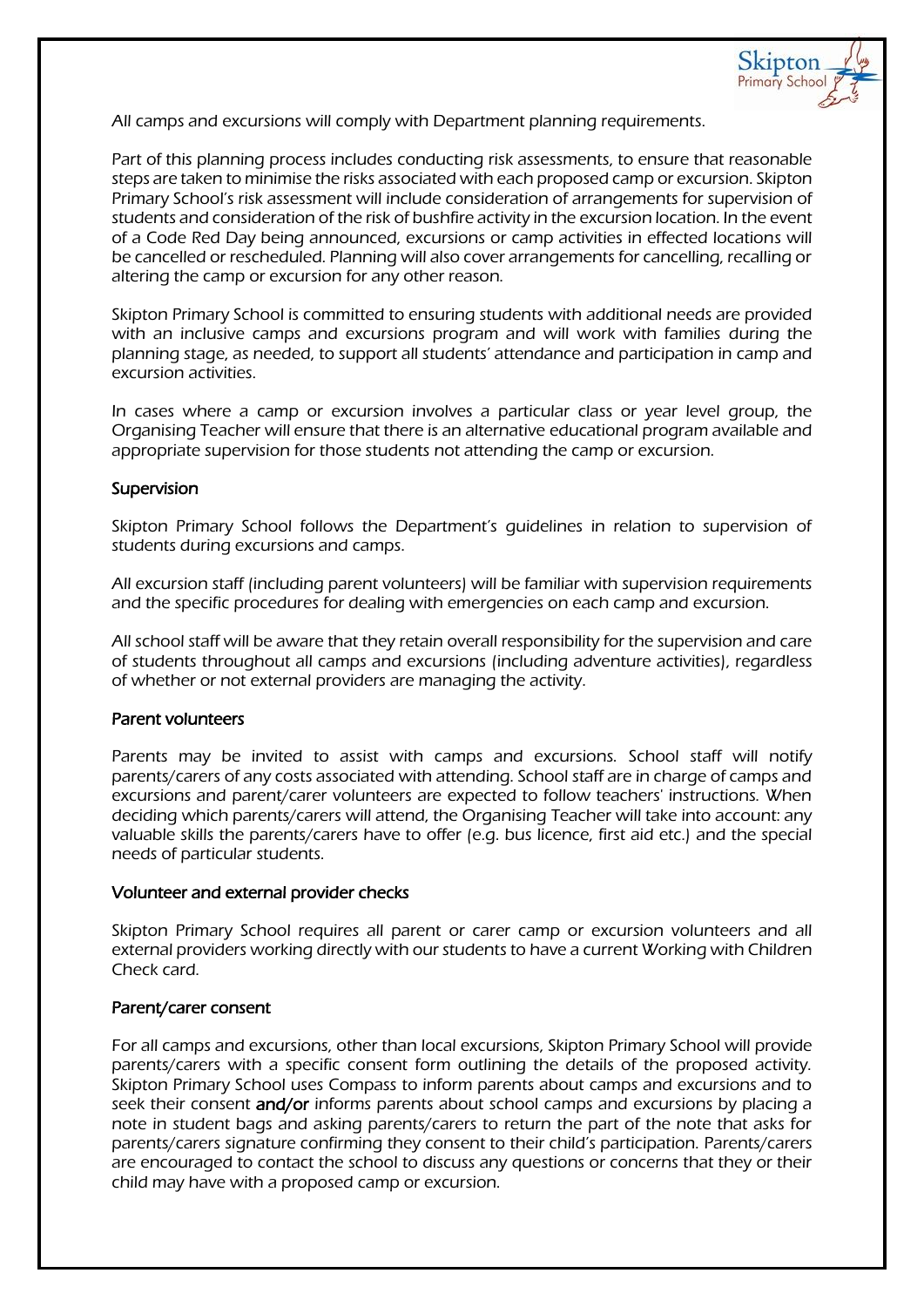

For local excursions, Skipton Primary School will provide parents and carers with an annual Local Excursions consent form at the start of each school year or upon enrolment if students enrol during the school year.

#### Cost of camps and excursions, refunds and support

The cost of all camps and excursions are to be paid by parents/carers unless alternative arrangements have been agreed to by the Principal prior to the excursion. All families will be given sufficient time to make payments for all activities. Consent forms will have clearly stated payment amounts and payment finalisation dates.

Students who have not finalised payment by the required date will not be allowed to attend unless the Principal determines exceptional circumstances apply.

Skipton Primary School will make all efforts to ensure that students are not excluded for financial reasons. Families experiencing financial difficulty are invited to discuss alternative payment arrangements with the Business Manager and/or Principal. The Business Manager and/or Principal can also discuss family eligibility for the Department's Camps, Sports and Excursions Fund (CSEF), which provides payments for eligible students to attend school activities, including camps and excursions. Applications for the CSEF are open to families holding a valid means-tested concession card or temporary foster parents and are facilitated by the school. Further information about the CSEF and the application form are available at [Camps, Sports and Excursions Fund.](http://www.education.vic.gov.au/about/programs/Pages/csef.aspx)

If a camp or excursion is cancelled or altered by the school, or a student is no longer able to attend part or all of the camp or excursion, our school will consider requests for partial or full refunds of payments made by parents/carers on a case-by-case basis taking into account the individual circumstances. Generally we will not be able to refund payments made for costs that have already been paid where those funds have already been transferred or committed to a third party and no refund is available to the school. Where possible, we will provide information about refunds to parents/carers at the time of payment.

#### Student health

Parents and carers need to ensure the school has up-to-date student health information prior to camps and excursions. A member of staff will be appointed with responsibility for the health needs of the students for each camp/excursion. Teachers will administer any medication provided according to our *Medication* policy and the student's signed *Medication Authority* Form. To meet the school's obligations relating to safety, a first aid kit and mobile phone will be taken by teachers on all camps and excursions.

It is the responsibility of parents and carers to ensure their child/children are in good health when attending excursions and camps. If a student becomes ill during a camp and is not able to continue at camp it is the parent/carer's responsibility to collect them and cover any associated costs. If the Principal approves a student joining a camp late, transport to the camp is the parent/carer's responsibility.

#### Behaviour expectations

Students participating in camps and excursions are required to cooperate and display appropriate behaviour to ensure the camp or excursion is a safe, positive and educational experience for all students involved.

Parents/carers will be notified if their child is in danger of losing the privilege to participate in an excursion or camp due to behaviour that does not meet the standards of behaviour set out in the school's Student Code of Conduct. The decision to exclude a student will be made by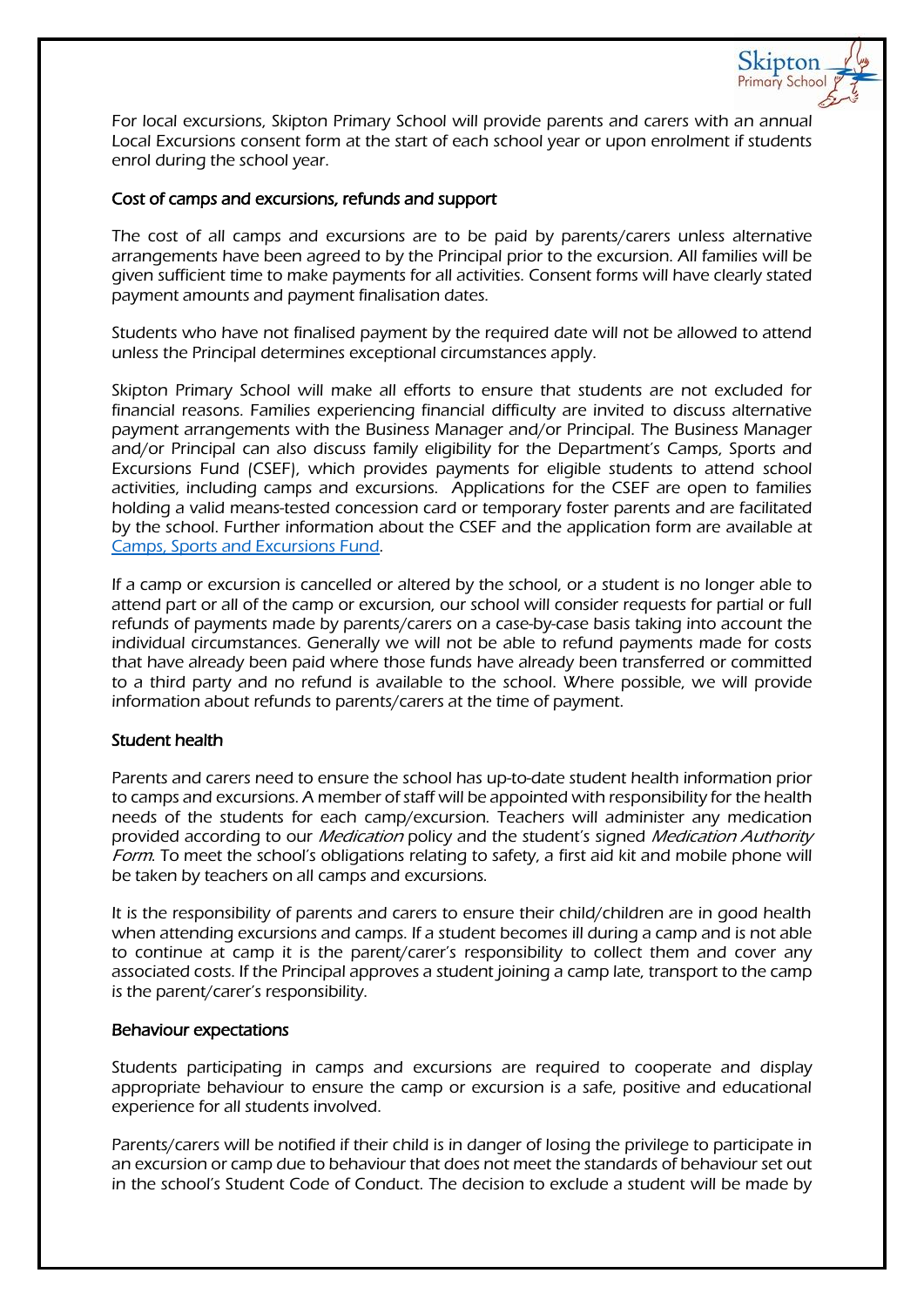the Principal, in consultation with the Organising Teacher. Both the parent/carer and the student will be informed of this decision prior to the camp or excursion.

Skipton Primary School

If on a camp or excursion the Teacher in Charge considers an individual student's behaviour does not meet required standards, then the Principal or their nominee may determine that a student should return home during the camp or excursion. In these circumstances the parent/carer is responsible for the collection of the student and any costs associated with this.

#### Electronic Devices

Students will not be permitted to bring electronic devices to camps or excursions except with prior approval from the Principal. The Principal will only approve students bringing electronic devices to a camp or excursion in exceptional circumstances and when it is in the best interests of the student, and may place conditions on its location and use during the camp or excursion.

#### Food

Students are not permitted to bring their own supply of food items to camps and excursions unless the item is medically indicated and discussed with the Organising Teacher, or included as an item on the clothing and equipment list for that camp or excursion.

#### Accident and Ambulance Cover

Any costs associated with student injury rest with parents/carers unless the Department is liable in negligence (liability is not automatic).

Unless otherwise indicated, Skipton Primary School and the Department do not provide student accident or ambulance cover. Parents/carers may wish to obtain student accident insurance cover and/or ambulance cover, depending on their health insurance arrangements and any other personal considerations.

## FURTHER INFORMATION AND RESOURCES

This policy should be read in conjunction with the following Department polices and guidelines:

- School Policy and Advisory Guide:
	- o [Excursions and Activities](http://www.education.vic.gov.au/school/principals/spag/safety/Pages/excursions.aspx)
		- o [Emergency and Risk Management](http://www.education.vic.gov.au/school/principals/spag/safety/Pages/excursionsafety.aspx)
- [Safety Guidelines for Education Outdoors](https://www.education.vic.gov.au/school/teachers/studentmanagement/excursions/Pages/outdoorguidelines.aspx)
- [Camps, Sports and Excursions Fund.](http://www.education.vic.gov.au/about/programs/Pages/csef.aspx)
- [Code Red Days](https://www.education.vic.gov.au/about/programs/health/Pages/coderedabout.aspx)

The following school policies are also relevant to this Camps and Excursions Policy

- Statement of Values and School Philosophy
- Student Code of Conduct
- Student Wellbeing and Engagement Policy
- Volunteer Policy
- Duty of Care Policy
- Inclusion and Diversity Policy
- Parent Payment Policy